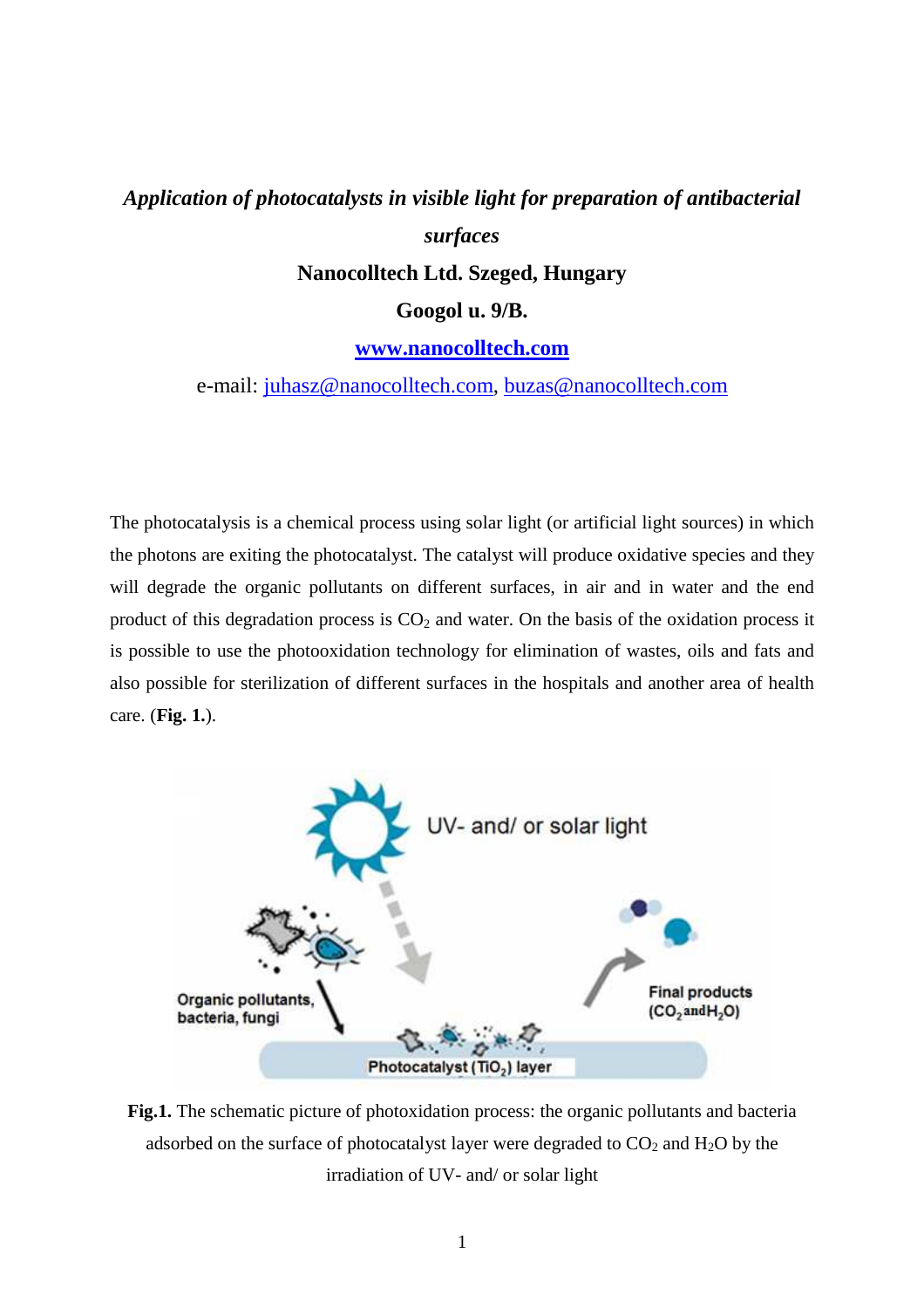In the environmental technology mainly metal oxide (TiO<sub>2</sub> and ZnO, etc.) were used as photocatalysts and these catalysts are active only under UV rich light. For the purposes of practical application it is essential to attach the catalyst particles to a surface without decreasing the photocatalytic activity

The Nanocolltech Ltd, developed so called "second generation" photocatalyst which are able to show a strong activity, also in visible light or in solar light. To do this the  $TiO<sub>2</sub>$ nanoparticles were modified/functionalized silver (Ag) nanoparticles. We have prepared from Degussa/Evonik P 25 TiO<sub>2</sub> after modification with silver  $Ag-TiO<sub>2</sub>$  hydrophilic powder and using a hydrophobization technology we developed a hydrophobic ( in organic liquid or in polymer well dispersed) Ag-DS/TiO2 hydrophobic photocatalyst. (**Fig. 2.A**). This powder can be bind on the surface of different metals, walls glass or woods and plastics (**Fig**. **2. B.** ).



**Fig.1**.. Schematic pictures of TiO<sub>2</sub>, Ag modified TiO<sub>2</sub> (Ag-TiO<sub>2</sub>), and hydrophobic Ag modified  $TiO<sub>2</sub> (Ag-DS/TiO<sub>2</sub>)$  (A.), as well as the photocatalyst particles containing paint layer on the surface of a wall (B.)

According to the photooxidation test experiments with ethanol our product the  $Ag-TiO<sub>2</sub>$ catalyst would be able nearly 100% more catalytic activity and the hydrophobic product Ag-DS/ $TiO<sub>2</sub>$  nearly 50% more catalytic activity show as the well know pure P 25 in visible light(λ> 380 nm) ( Fig.**3. A.** ).

 Under the microbiological test experiments *Staphylococcus aureus* and *Pseudomonas aeruginosa* bacteria were used. At increasing catalyst concentration and irradiation time the number of bacteria will be decreased (Fig. 3. B.). On the surfaces coated by  $Ag-TiO<sub>2</sub>$